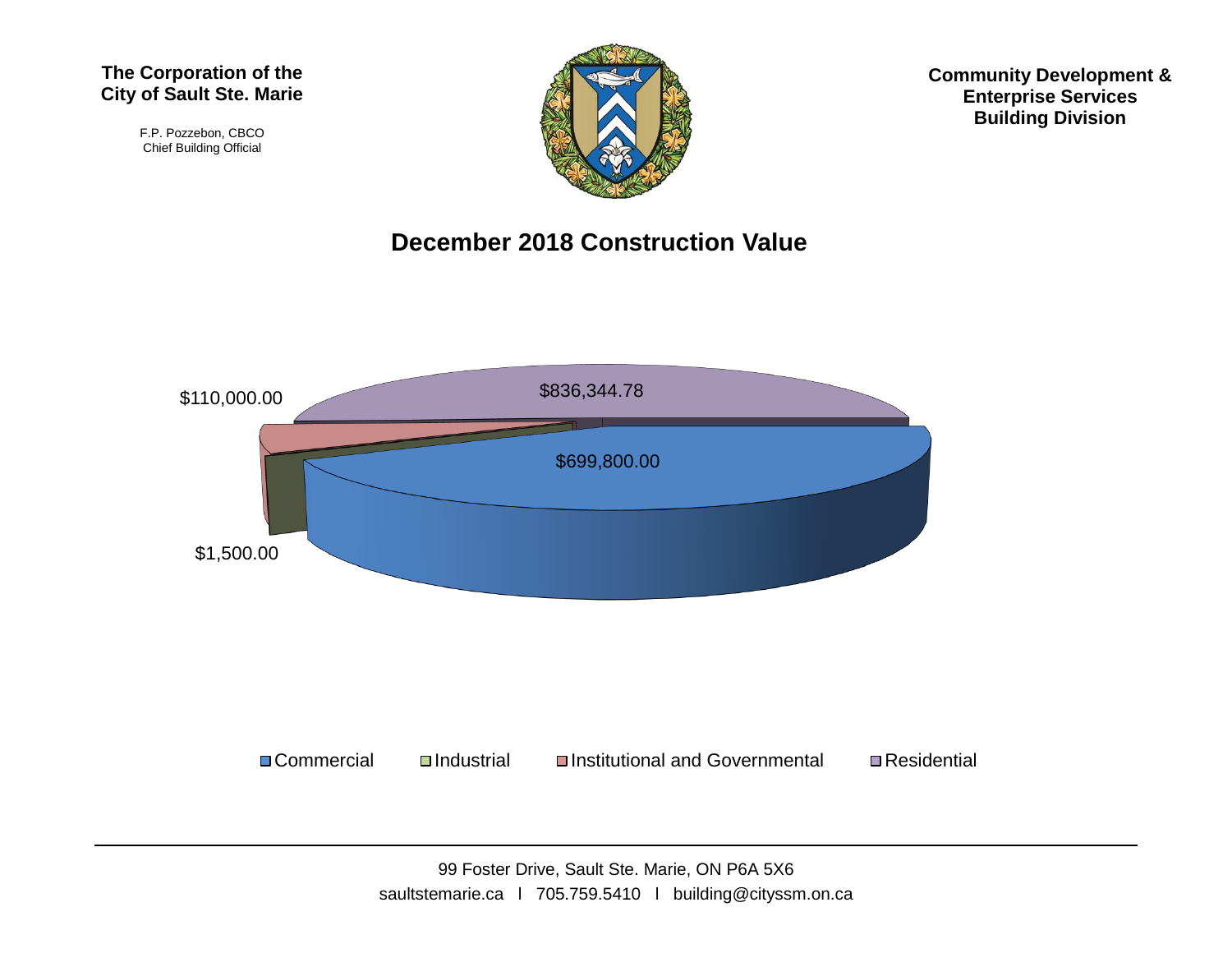

**Community Development and Enterprise Services Building Division**

**Tel: (705) 759-5410Fax: (705) 541-7165**

## **BUILDING PERMITS SUMMARY 2018/12/01 to 2018/12/31**

|                                                          | <b>New Construction</b> |                          |                                |                        | <b>Alterations and Additions</b> |                      | <b>Total</b>           |                          |                      |
|----------------------------------------------------------|-------------------------|--------------------------|--------------------------------|------------------------|----------------------------------|----------------------|------------------------|--------------------------|----------------------|
| <b>Building Type</b>                                     | Num of<br><b>Units</b>  | Num of<br><b>Permits</b> | <b>Value of</b><br><b>Work</b> | Num of<br><b>Units</b> | Num of<br><b>Permits</b>         | <b>Value of Work</b> | Num of<br><b>Units</b> | Num of<br><b>Permits</b> | <b>Value of Work</b> |
| <b>Commercial</b>                                        |                         |                          |                                |                        |                                  |                      |                        |                          |                      |
| Office building                                          | $\pmb{0}$               | 0                        | \$0.00                         | $\mathbf 0$            | $\overline{c}$                   | \$160,000.00         | 0                      | $\overline{2}$           | \$160,000.00         |
| Office complex                                           | $\pmb{0}$               | 0                        | \$0.00                         | $\pmb{0}$              | 1                                | \$300.00             | 0                      |                          | \$300.00             |
| Outdoor recreational<br>building                         | $\pmb{0}$               | 0                        | \$0.00                         | $\pmb{0}$              | $\mathbf 1$                      | \$5,000.00           | 0                      |                          | \$5,000.00           |
| Restaurant                                               | 0                       | 0                        | \$0.00                         | $\mathbf 0$            | $\overline{2}$                   | \$476,000.00         | 0                      | $\overline{2}$           | \$476,000.00         |
| Retail and wholesale<br>outlets                          | $\pmb{0}$               | $\pmb{0}$                | \$0.00                         | $\pmb{0}$              | 3                                | \$18,500.00          | 0                      | 3                        | \$18,500.00          |
| Retail complex                                           | $\pmb{0}$               | 0                        | \$0.00                         | $\pmb{0}$              | $\overline{1}$                   | \$40,000.00          | 0                      |                          | \$40,000.00          |
| Total:                                                   | $\mathbf 0$             | $\mathbf 0$              | \$0.00                         | 0                      | 10                               | \$699,800.00         | 0                      | 10                       | \$699,800.00         |
| <b>Industrial</b>                                        |                         |                          |                                |                        |                                  |                      |                        |                          |                      |
| Storage building                                         | $\mathbf 0$             | 0                        | \$0.00                         | $\pmb{0}$              | 1                                | \$1,500.00           | 0                      | 1                        | \$1,500.00           |
| Total:                                                   | $\mathbf 0$             | $\mathbf 0$              | \$0.00                         | $\pmb{0}$              | 1                                | \$1,500.00           | 0                      | 1                        | \$1,500.00           |
| <b>Institutional and Governmental</b>                    |                         |                          |                                |                        |                                  |                      |                        |                          |                      |
| Day care, nursing home,<br>rest home, home for the<br>bl | $\mathbf 0$             | 0                        | \$0.00                         | $\pmb{0}$              | $\overline{2}$                   | \$110,000.00         | 0                      | $\overline{2}$           | \$110,000.00         |
| Total:                                                   | $\mathbf 0$             | $\mathbf 0$              | \$0.00                         | $\mathbf 0$            | $\overline{2}$                   | \$110,000.00         | 0                      | $\mathbf{2}$             | \$110,000.00         |
| <b>Residential</b>                                       |                         |                          |                                |                        |                                  |                      |                        |                          |                      |
| Apartment                                                | $\pmb{0}$               | $\pmb{0}$                | \$0.00                         | 4                      | 3                                | \$136,000.00         | 4                      | 3                        | \$136,000.00         |
| Semi-Detached or<br>Double (side by side),<br>single-att | $\mathbf 0$             | 0                        | \$0.00                         | $\mathbf 0$            | 3                                | \$12,000.00          | 0                      | 3                        | \$12,000.00          |
| Single House                                             | 0                       | 0                        | \$0.00                         | 0                      | 24                               | \$688,344.78         | 0                      | 24                       | \$688,344.78         |
| Total:                                                   | $\pmb{0}$               | 0                        | \$0.00                         | 4                      | 30                               | \$836,344.78         | 4                      | 30                       | \$836,344.78         |
| <b>Grand Total:</b>                                      | $\bf{0}$                | 0                        | \$0.00                         | 4                      | 43                               | \$1,647,644.78       | 4                      | 43                       | \$1,647,644.78       |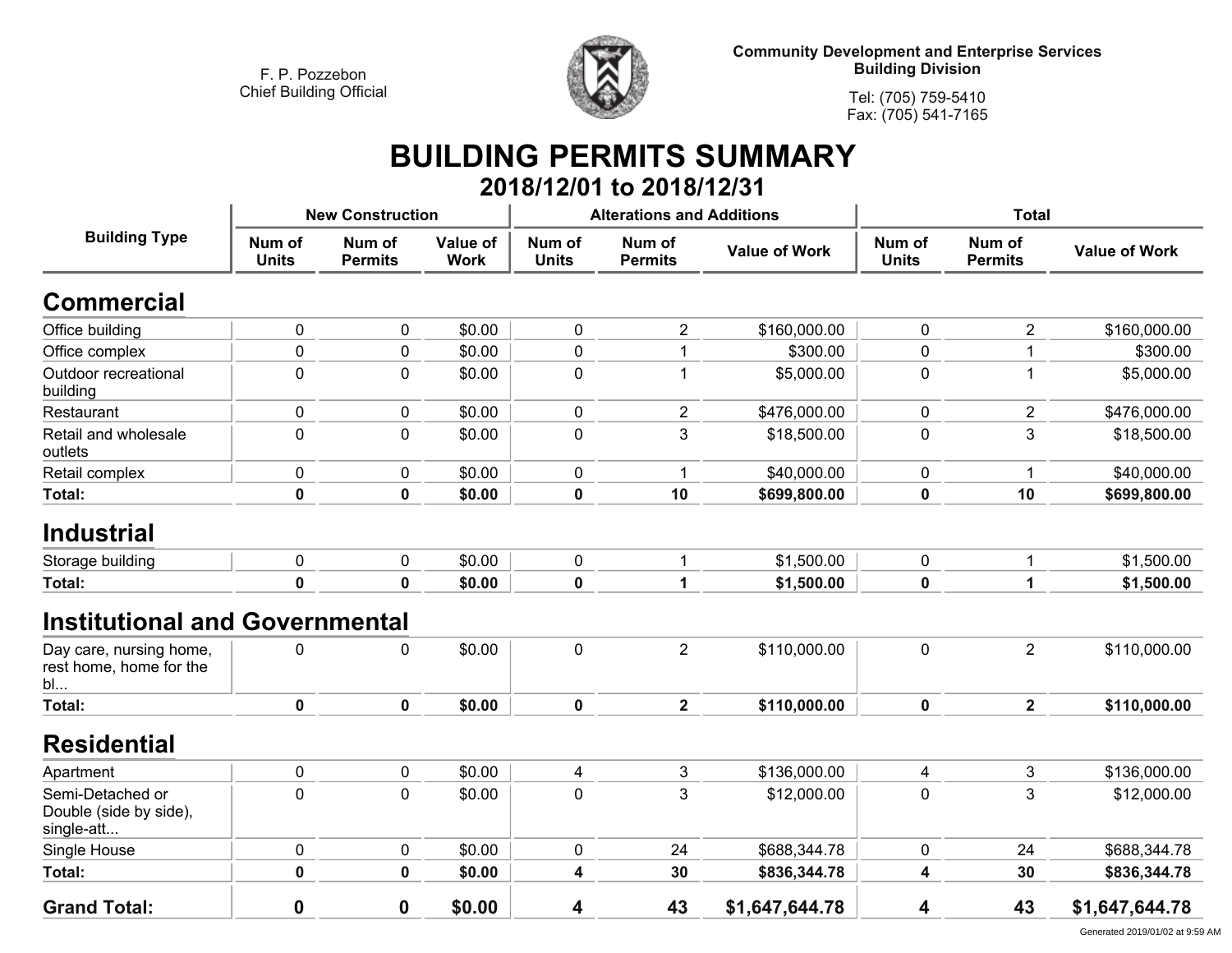

**Community Development and Enterprise Services Building Division**

**Tel: (705) 759-5410Fax: (705) 541-7165**

## **DEMOLITION PERMITS SUMMARY**

|                                |                        |                          |                         |                        | 2018/12/01 to 2018/12/31         |                      |                        |                          |                      |  |
|--------------------------------|------------------------|--------------------------|-------------------------|------------------------|----------------------------------|----------------------|------------------------|--------------------------|----------------------|--|
| <b>Building</b><br><b>Type</b> |                        | <b>New Construction</b>  |                         |                        | <b>Alterations and Additions</b> |                      | <b>Total</b>           |                          |                      |  |
|                                | Num of<br><b>Units</b> | Num of<br><b>Permits</b> | <b>Value of</b><br>Work | Num of<br><b>Units</b> | Num of<br><b>Permits</b>         | <b>Value of Work</b> | Num of<br><b>Units</b> | Num of<br><b>Permits</b> | <b>Value of Work</b> |  |
| <b>Residential</b>             |                        |                          |                         |                        |                                  |                      |                        |                          |                      |  |
| Apartment                      | 0                      |                          | \$0.00                  | 0                      |                                  | \$2,500.00           |                        |                          | \$2,500.00           |  |
| Single House                   | 0                      |                          | \$0.00                  | -1                     |                                  | \$4,500.00           | ÷                      |                          | \$4,500.00           |  |
| Total:                         |                        | 0                        | \$0.00                  | -1                     | 2                                | \$7,000.00           | -1                     |                          | \$7,000.00           |  |
| <b>Grand Total:</b>            |                        |                          | \$0.00                  | -1                     | $\mathbf{2}$                     | \$7,000.00           | -1                     |                          | \$7,000.00           |  |